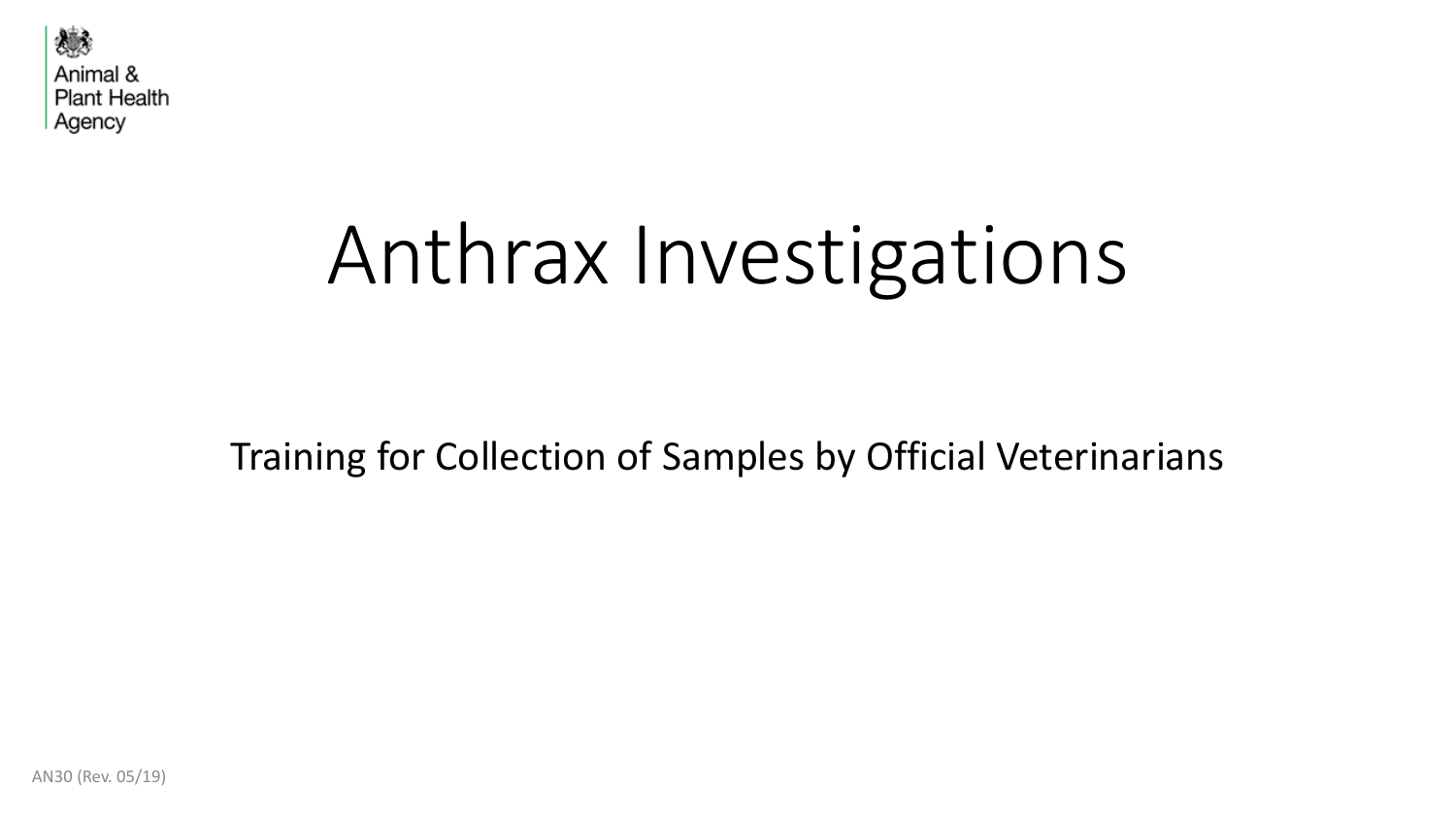

### **Overview**

- Purpose of Training
- Roles and Responsibilities
- Disease Overview
- Diagnosis of Anthrax
- Biosecurity and Health and Safety
- Veterinary Enquiry
- Sample Collection
- Examination of Slides
- Reference Material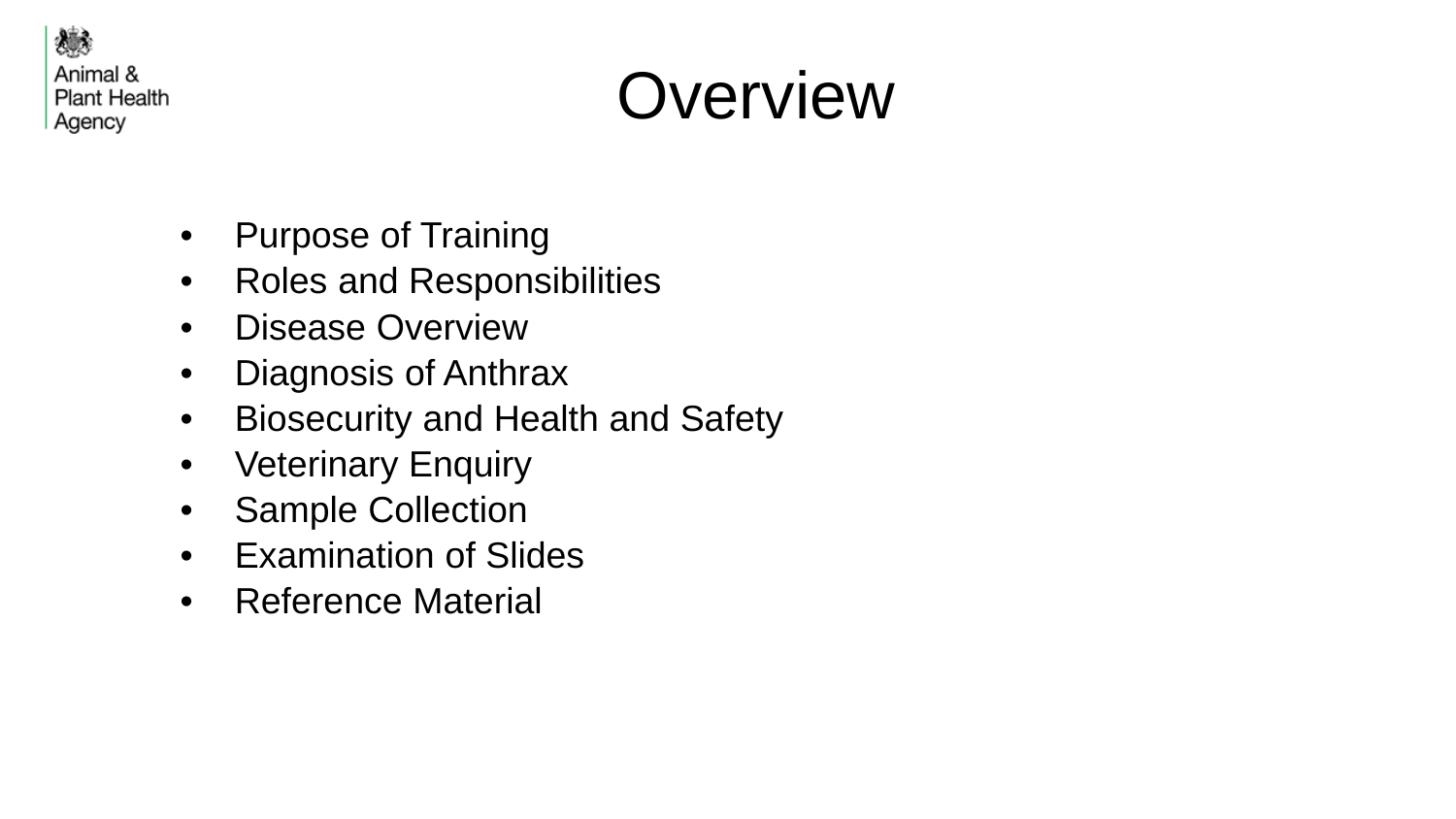

## Purpose of Training

- Previously, Official Veterinarians (Ovs) carrying out veterinary<br>enquiries and taking samples where Anthrax is suspected have been required to hold the Official Controls Qualification (Veterinarian) Statutory Surveillance (OCQ(V) - SS).
- The purpose of this training is to enable any OV holding the Essentials Skills (OCQ(V) - ES) qualification to undertake these<br>veterinary enguiries and take samples, under the instruction of a named OCQ(V) - SS.
- The aim of this change is to give the OCQ(V) SS access to more resource when faced with a request for an enquiry.
- The named OCQ(V) SS holder will still be ultimately responsible for the investigation, they will continue to examine the slides, confirm or eliminate suspicion, and sign the Certificate: Non-<br>existence of Anthrax (AN02)/report suspicion of disease.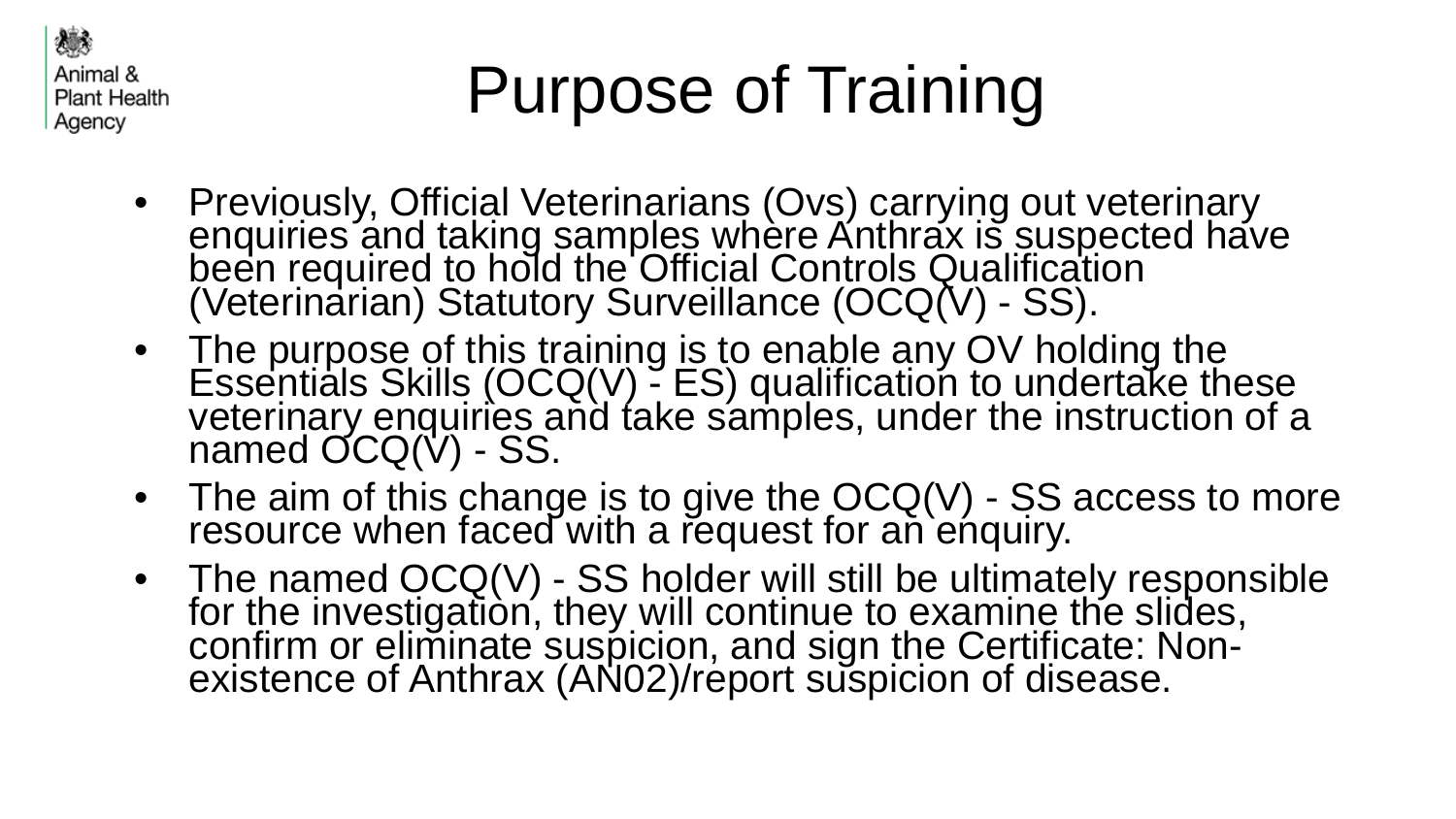

## Roles and Responsibilities OCQ(V) - SS

- To cascade this training to  $OCQ(V)$  ES OVs where there is a need for additional support in the undertaking of Anthrax investigations.
- To supervise the overall quality of the investigation and examine blood smears to confirm or eliminate suspicion of Anthrax.
- To sign the AN02 and return it to APHA.

#### OR

• To report suspicion of disease to APHA immediately if Anthrax is suspected.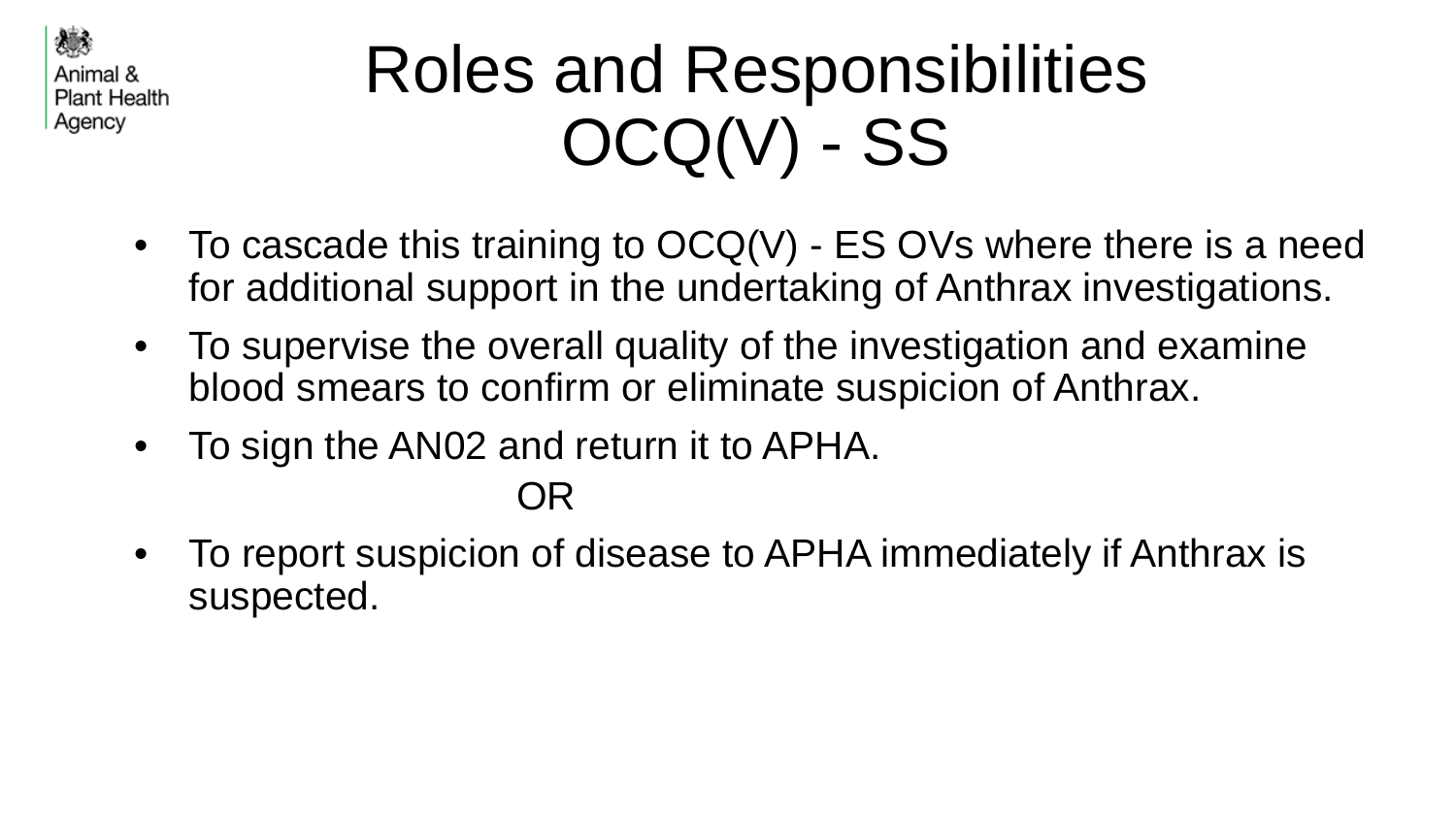

## Roles and Responsibilities OCQ(V) - ES

- To attend this training and make themselves familiar with the instructions and techniques required for Anthrax veterinary inquiries on the OV Gateway.
- When requested, to conduct an enquiry into suspicion of Anthrax on behalf of, and under the instruction of, the  $OCQ(V)$  - SS - to include history taking and consideration of differential diagnosis.
- If samples are required, to collect these as per the OV guidelines and present them to the OCQ(V)- SS on completion of the enquiry.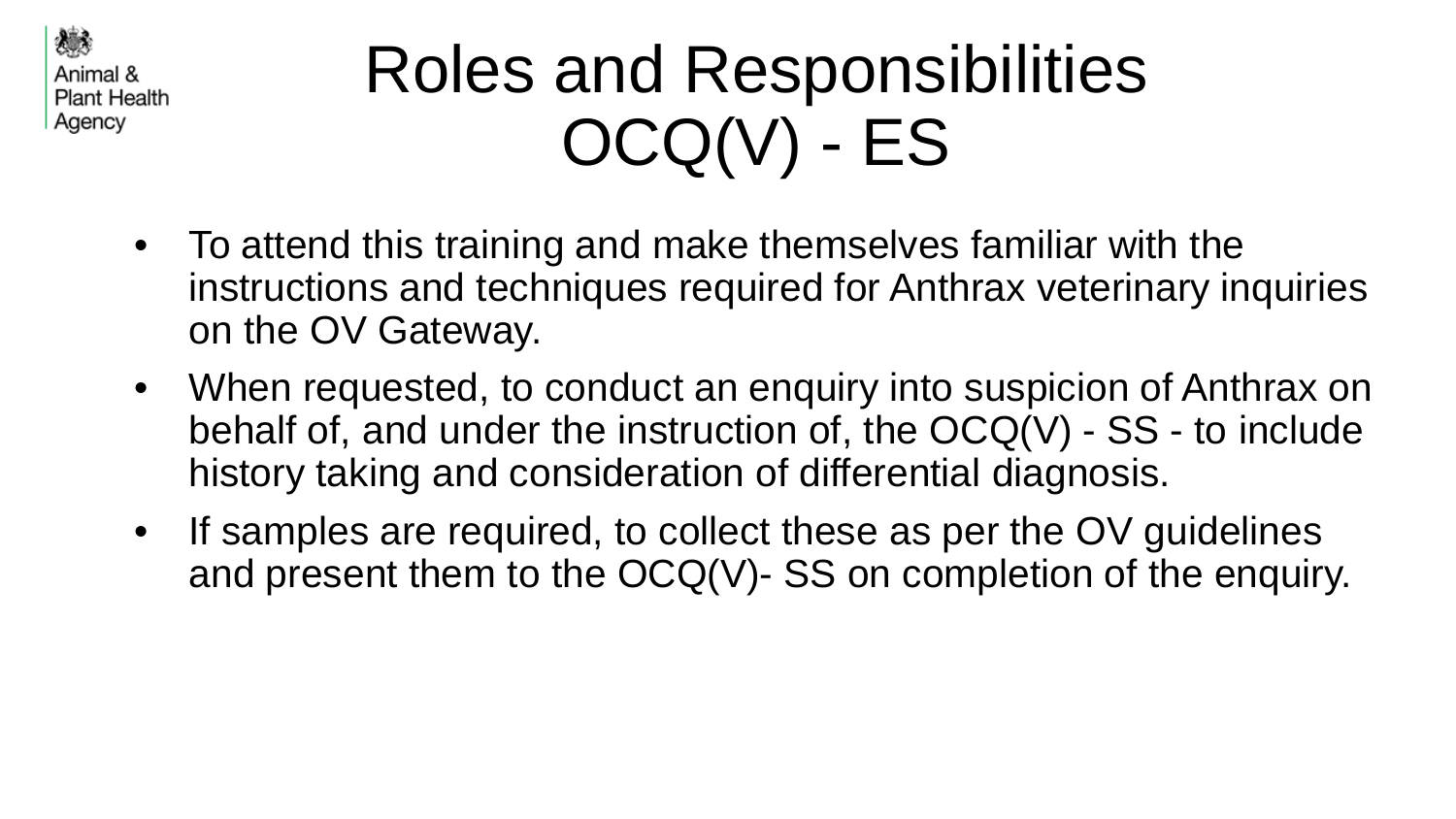

### Disease Overview

- Anthrax is a disease caused by the bacteria *Bacillus anthracis.*
- It can affect all mammals including humans but ruminants are most susceptible.
- Clinical presentation can be peracute, acute or chronic.
- Bacillus anthracis spores are infectious and can survive for years in the environment.
- The vegetative form is more susceptible to cleansing and disinfection.
- SUSPICION OF ANTHRAX MUST BE NOTIFIED TO APHA IMMEDIATELY.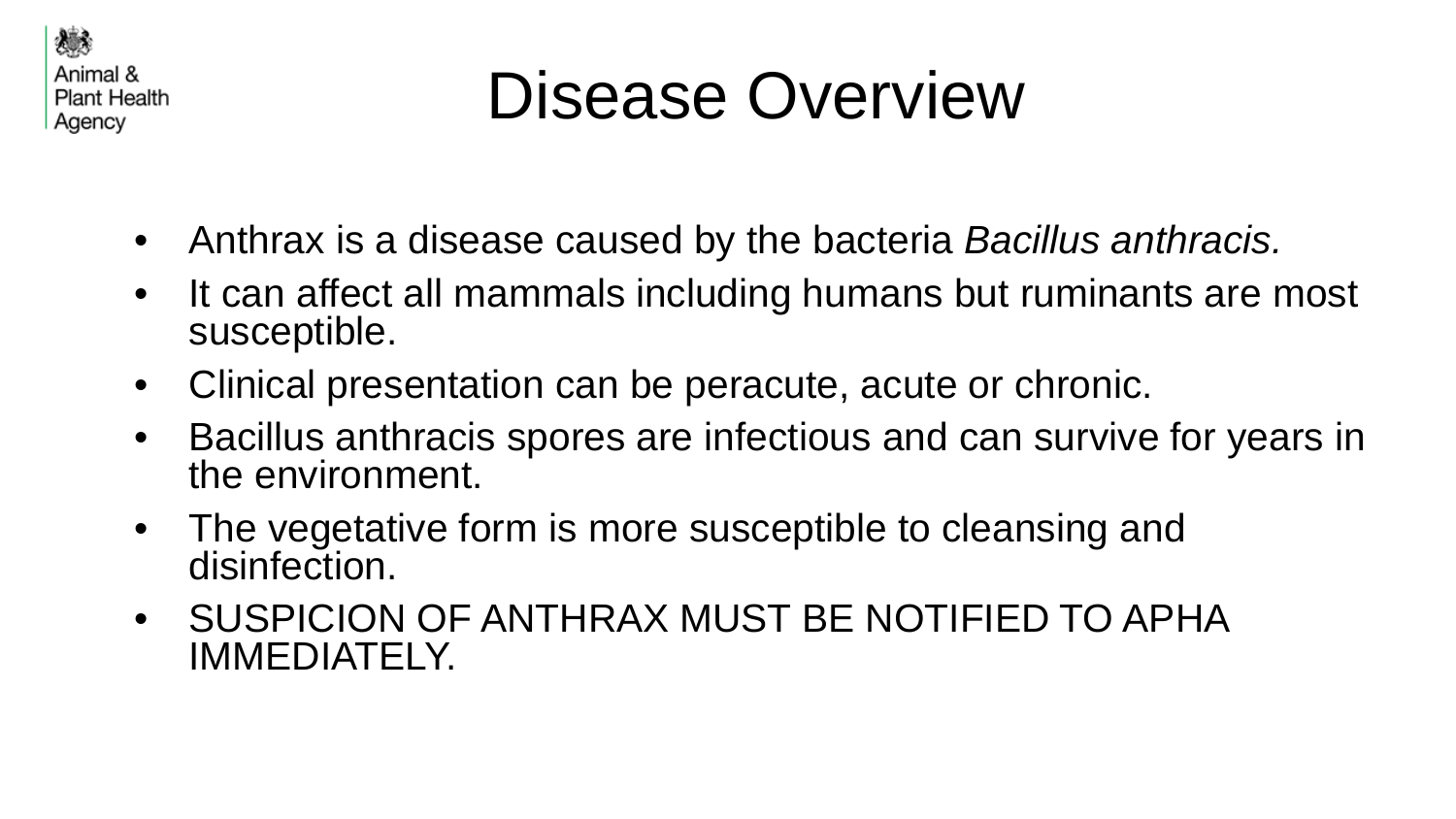

#### Disease Overview

- *Bacillus anthracis* may be present in the products of abortion.
- The bacteria can be shed in fluids from the carcase and may, in the right conditions, sporulate in the environment.
- *Bacillus anthracis* will not sporulate inside a carcase and is likely to be eliminated by other bacteria one to three days post mortem (depending on temperature).
- Thus, examination several days after death may not reveal the bacilli in the carcase.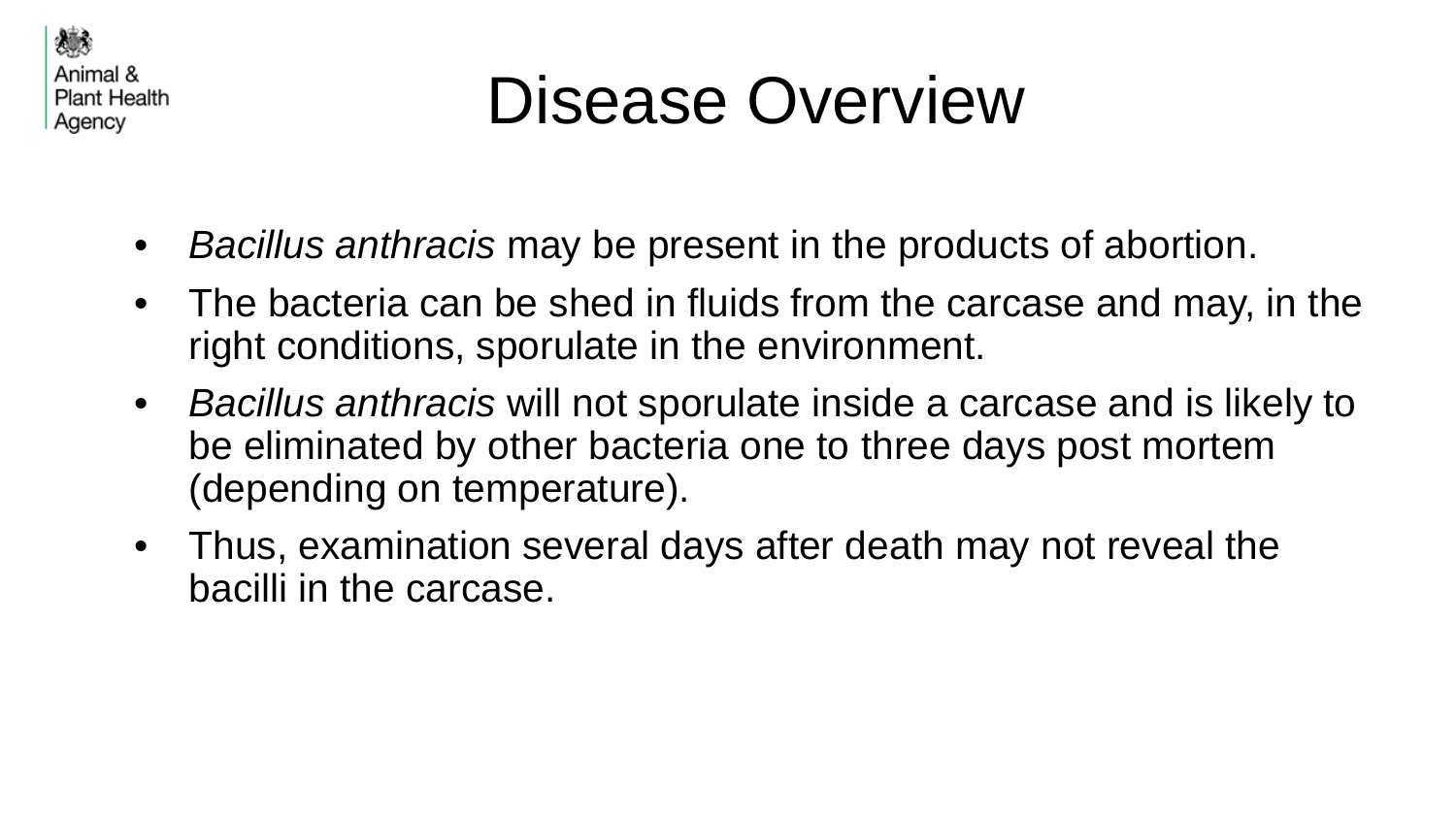嫌 Animal & Plant Health Agency

# Clinical Signs in Cattle and Sheep

- **Usually rapidly fatal**, however animals may be unwell for several days before death.
- Ill animals may show any of the following signs:
	- high temperature
	- shivering/twitching or fits
	- harsh dry coat
	- staring eyes
	- abdominal discomfort/inappetence
	- milk drop
	- subcutaneous oedema
	- epistaxis and/or blood in faeces
- May also see signs of a toxaemia/septicaemia including congested mucous membranes and dehydration.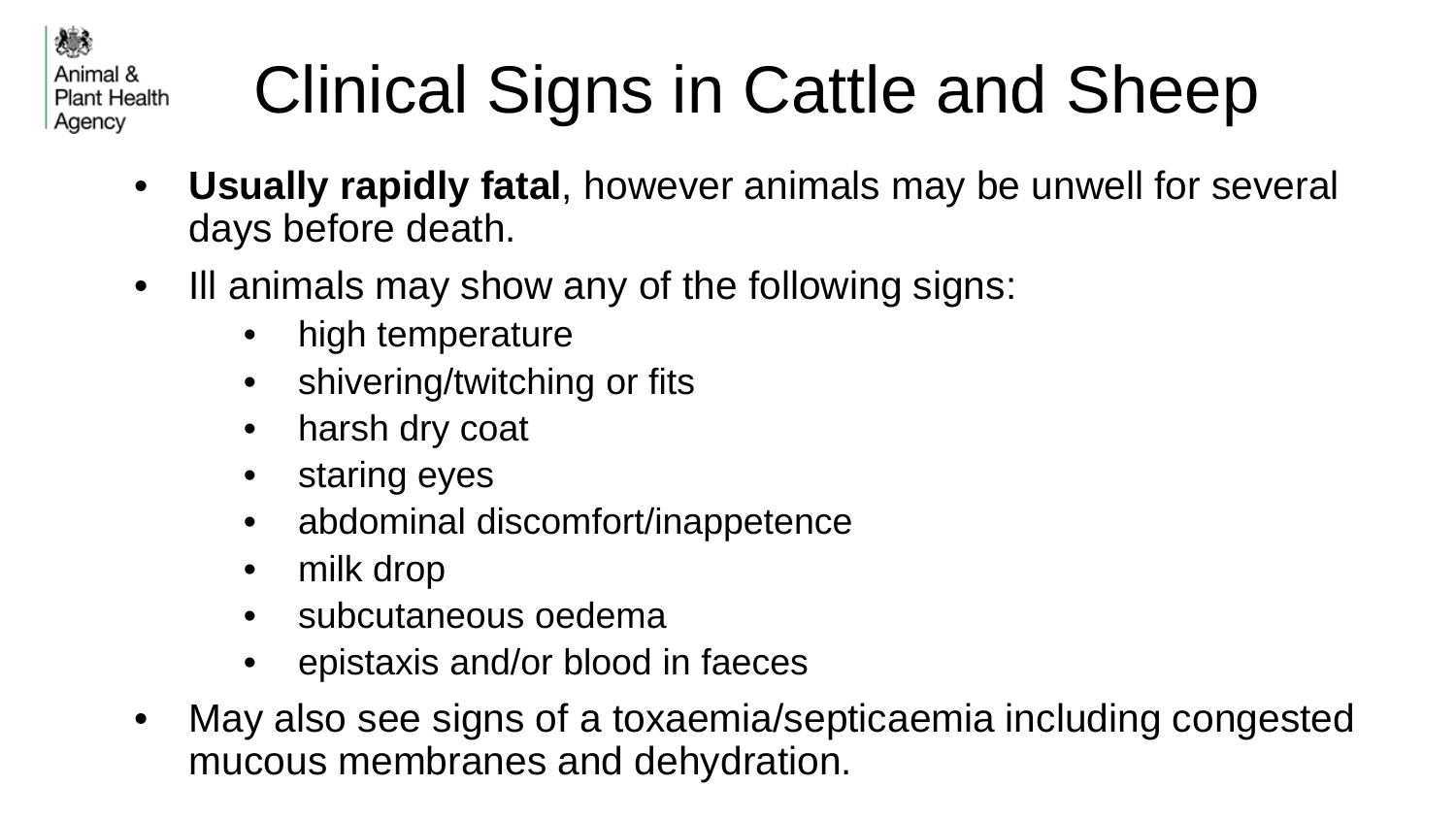

## Clinical Signs in Horses and Pigs

- Usually fatal though death less rapid than in cattle and sheep.
- Hot and painful swelling of the throat is often, but not always, seen.
- Acute colic is seen in horses.
- Pigs may be 'off colour' and then recover completely they may later relapse and die.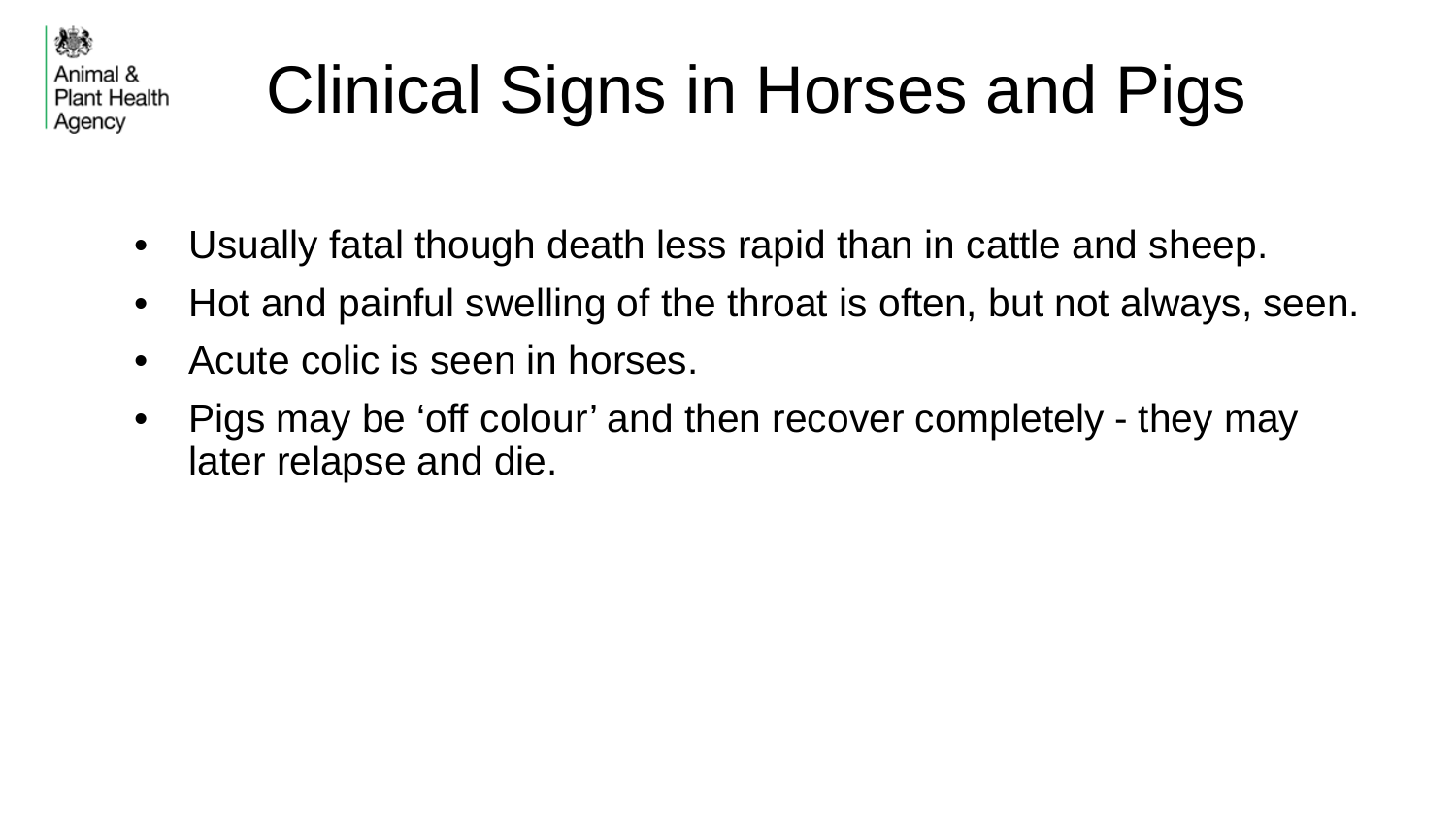

#### **Anthrax should be suspected in any carcase where the animal died suddenly, and there is no reasonable alternative diagnosis or explanation.**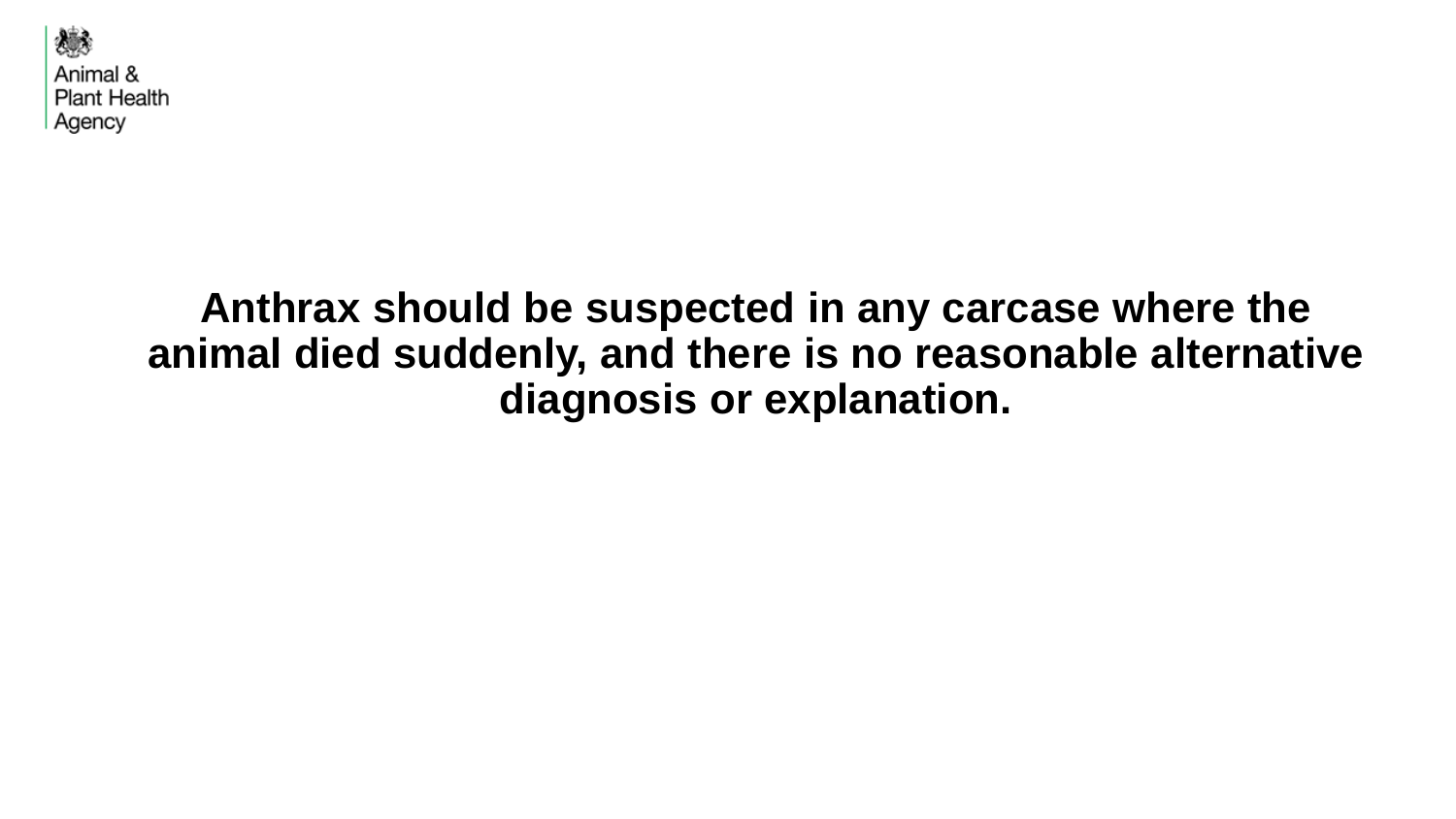鴓 Animal & **Plant Health** Agency

## Possible Alternative Diagnoses

- Pneumonia/diarrhoea in young animals where there is a concurrent disease outbreak.
- Known ongoing acute or chronic disease.
- Bloat a fresh carcase may appear bloated.
- Hypomagnesia may see signs of convulsions often grazing on lush grass.
- Dystocia may see signs of attempted calving/dead foetus.
- Poisoning for example Yew or Hemlock/Water Dropworts in fields.
- Botulism other animals may affected with flaccid paralysis.
- Lightening strike scorch marks may be apparent.
- Electrocution especially in the milking parlour.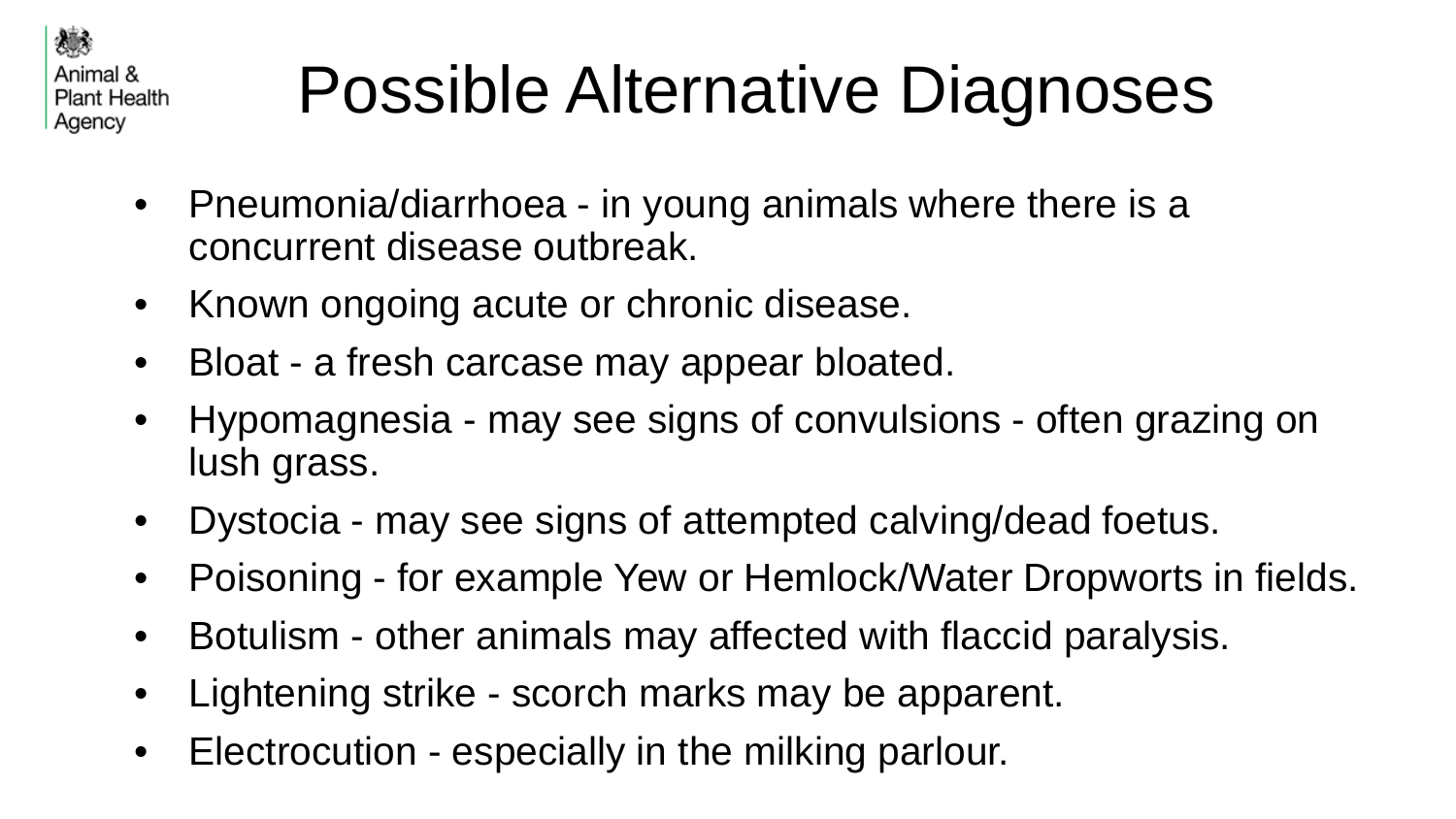鴓 Animal 8 **Plant Health** Agency

### Indicators of Increased Risk of Anthrax

- History of anthrax on the premises.
- Multiple sudden deaths with no other explanation (consider a contaminated feed source).
- Recent ditching/dredging or flooding in area (increased exposure).
- Black 'tarry' blood at nose or rectum.
- Live animals with fever on a premises where others have recently died of Anthrax.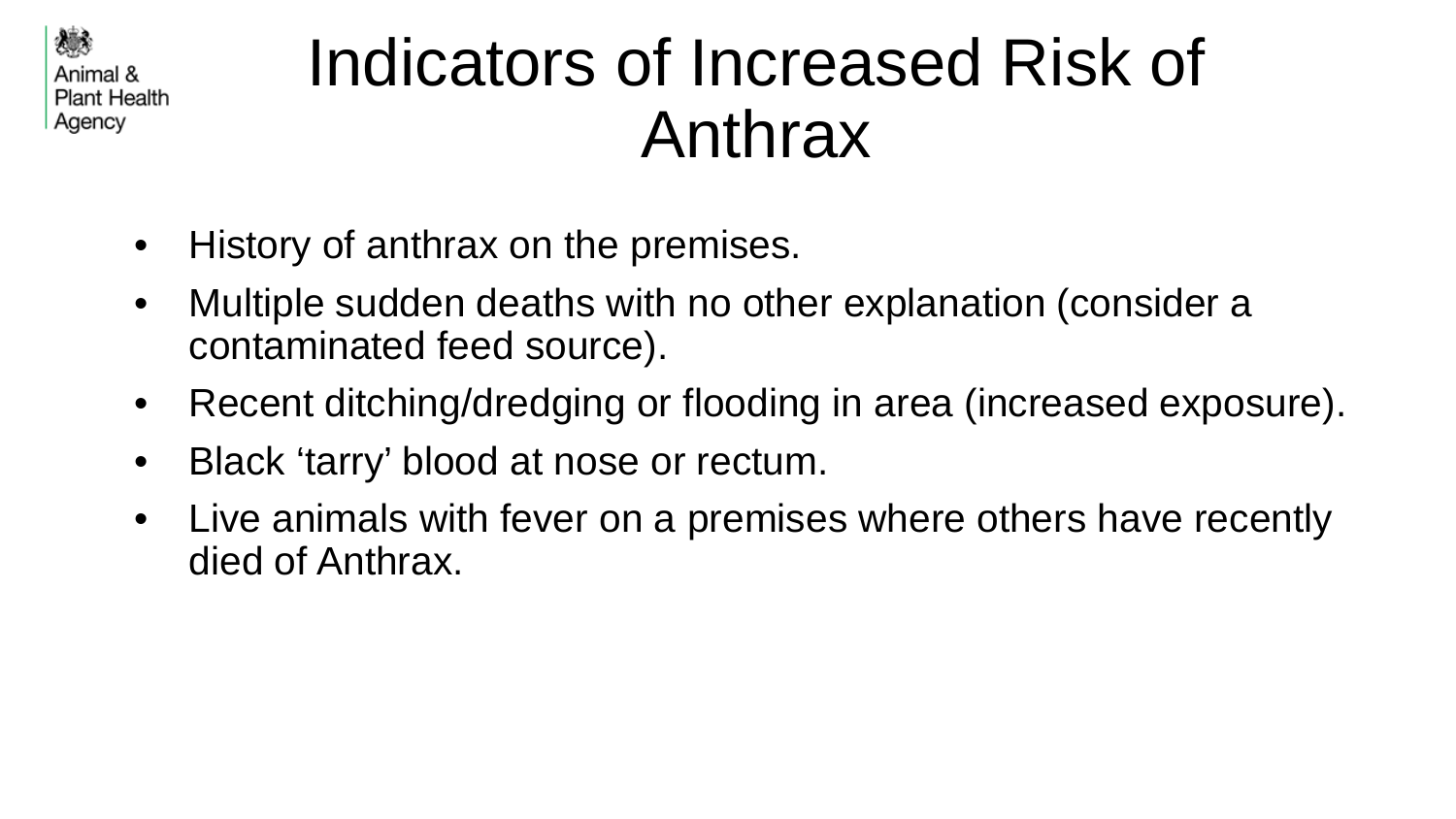

## Pathological Findings

**\*No carcase suspected of being infected with** *Bacillus anthracis* **should be cut into or opened**.\*

- The unopened carcase *MAY* be bloated and have blood oozing from the nostrils or other orifices. This is not this is not seen in all cases and absence of these signs does not indicate absence of Anthrax.
- Pigs may show a marked swelling of the throat.
- Horses may show a marked swelling of the throat or the ventral thorax.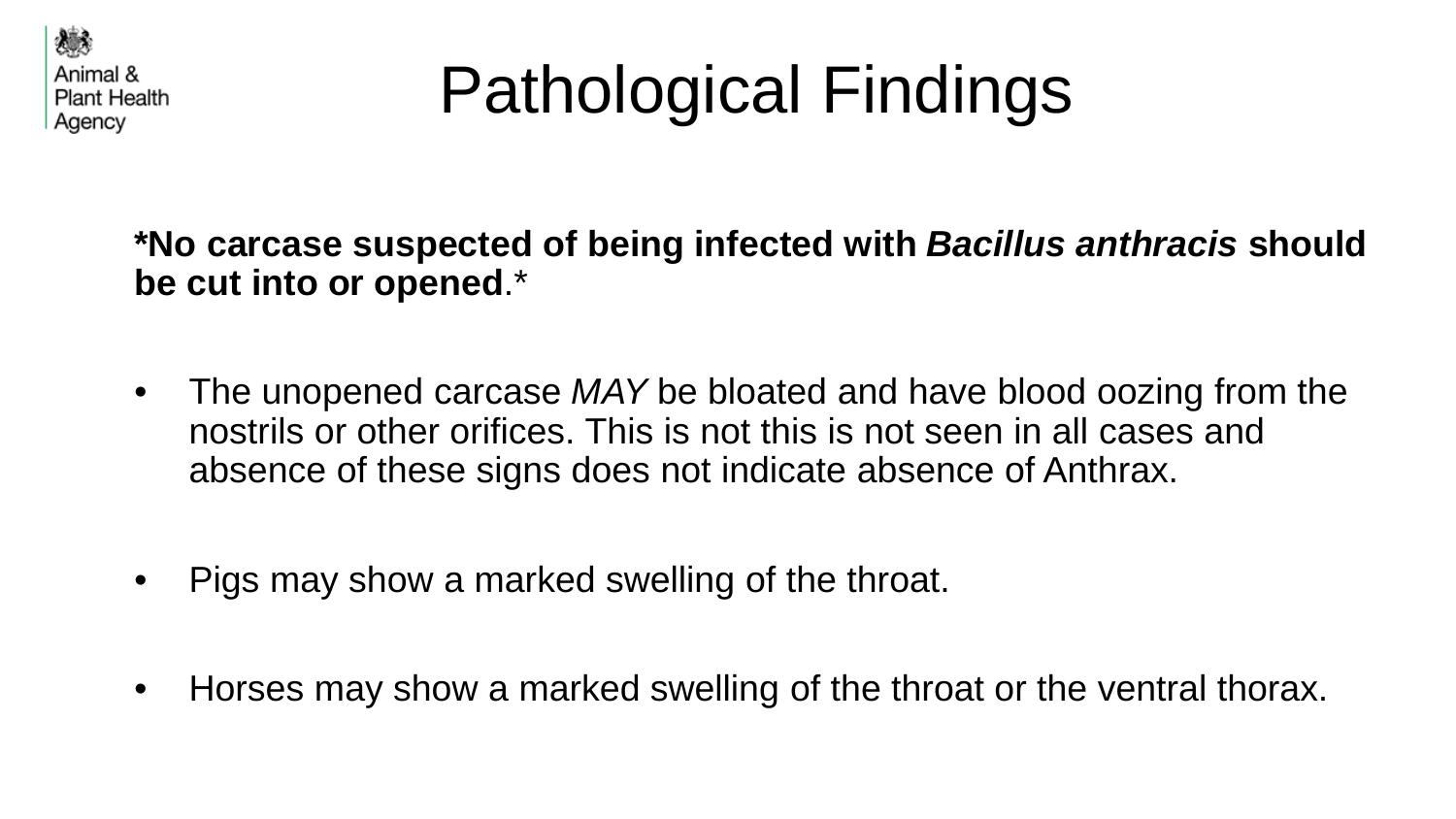

## Report of Suspicion

- Any veterinary surgeon that suspects Anthrax in any animal should report this to APHA.
- On initial suspicion the veterinary surgeon should inform the keeper that the following restrictions in Article 5 and Part 1 of Schedule 1 of The Anthrax Order (1991) apply until a veterinary inquiry is completed. Briefly:
	- no animal or carcase should be move off the premises
	- drainage systems in the vicinity of the carcase/animal should be blocked to prevent spread
	- access of other animals to the carcase/its dung/any discharge should be prevented
	- if a carcase has to be moved (do not move unless absolutely necessary) the area it is moved from should be thoroughly disinfected with an approved disinfect
	- any milk produced by the suspected animal, and any container/utensil that has been in contact with it should be sterilised. The milk should not be mixed with milk from other animals
	- do not cut, or permit to be cut (except by OV during investigation), the skin of the suspect animal
- APHA will assess the case and, if warranted initiate a veterinary enquiry via the Veterinary Delivery Partner (VDP).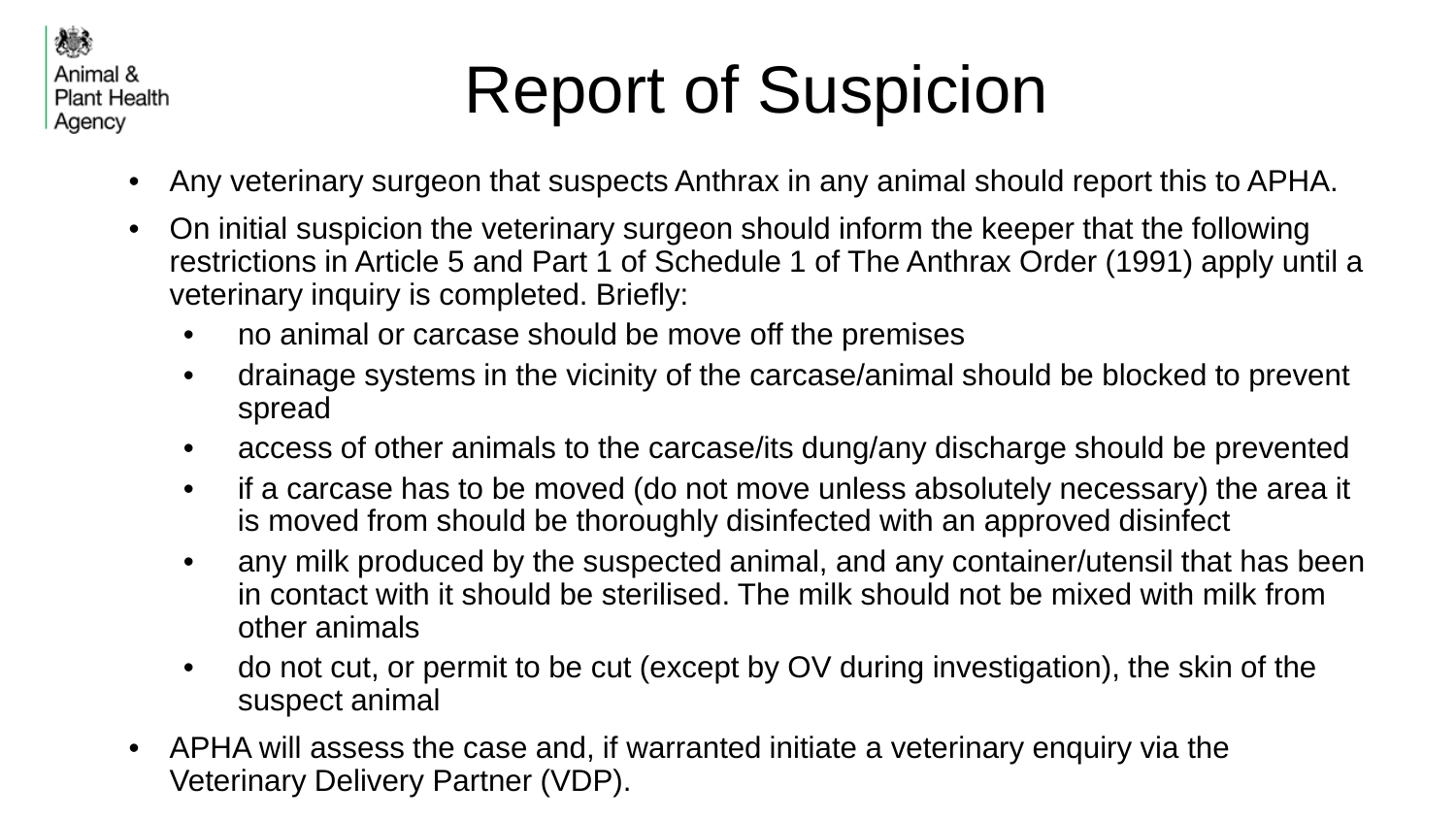

# Veterinary Enquiry

- APHA will issue an authorisation number and instruction to carry out an investigation via the VDP.
- The investigation must be carried out as soon as is reasonably possible **on the same day** as the decision to investigate is made.
- The aim of the veterinary inquiry is to ascertain whether disease exists or has existed within the last 56 days.
- A carcase suspected of being infected with *Bacillus anthracis* **must not be opened** and every reasonable effort must be made to reduce contamination of the environment with fluid leaking from the carcase.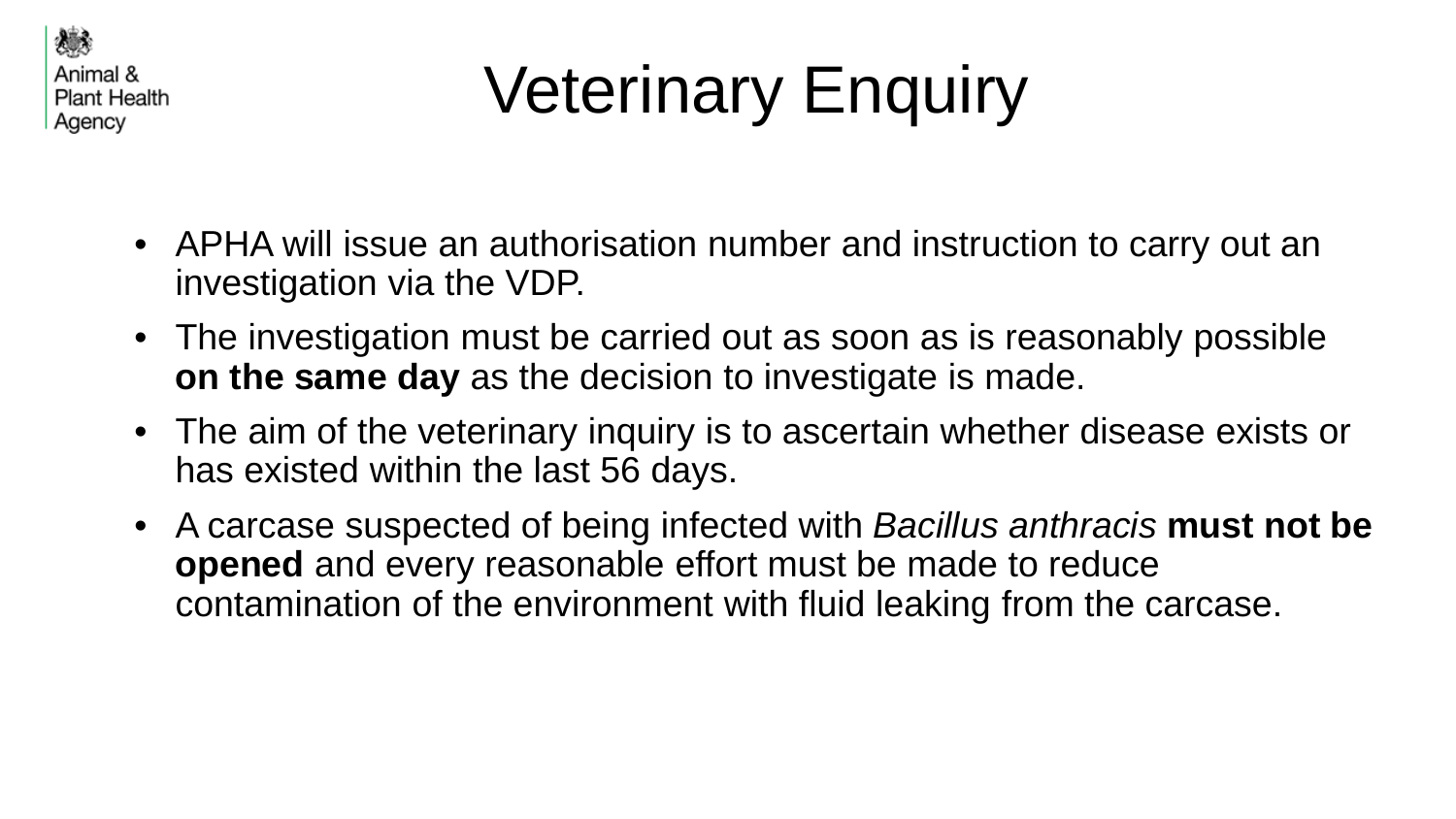

# Veterinary Enquiry

- $OCQ(V)$  SS or  $OCQ(V)$  ES
	- Visit farm.
	- Examine carcase and, where appropriate, immediate surrounding area.
	- Take samples.
- $\bullet$   $OCQ(V)$  SS
	- Examine stained smear (OCQ(V) ES should be encouraged to do this also, as training).
	- Report suspicion of disease to APHA or sign and submit Certificate: Non-existence of Anthrax (AN02).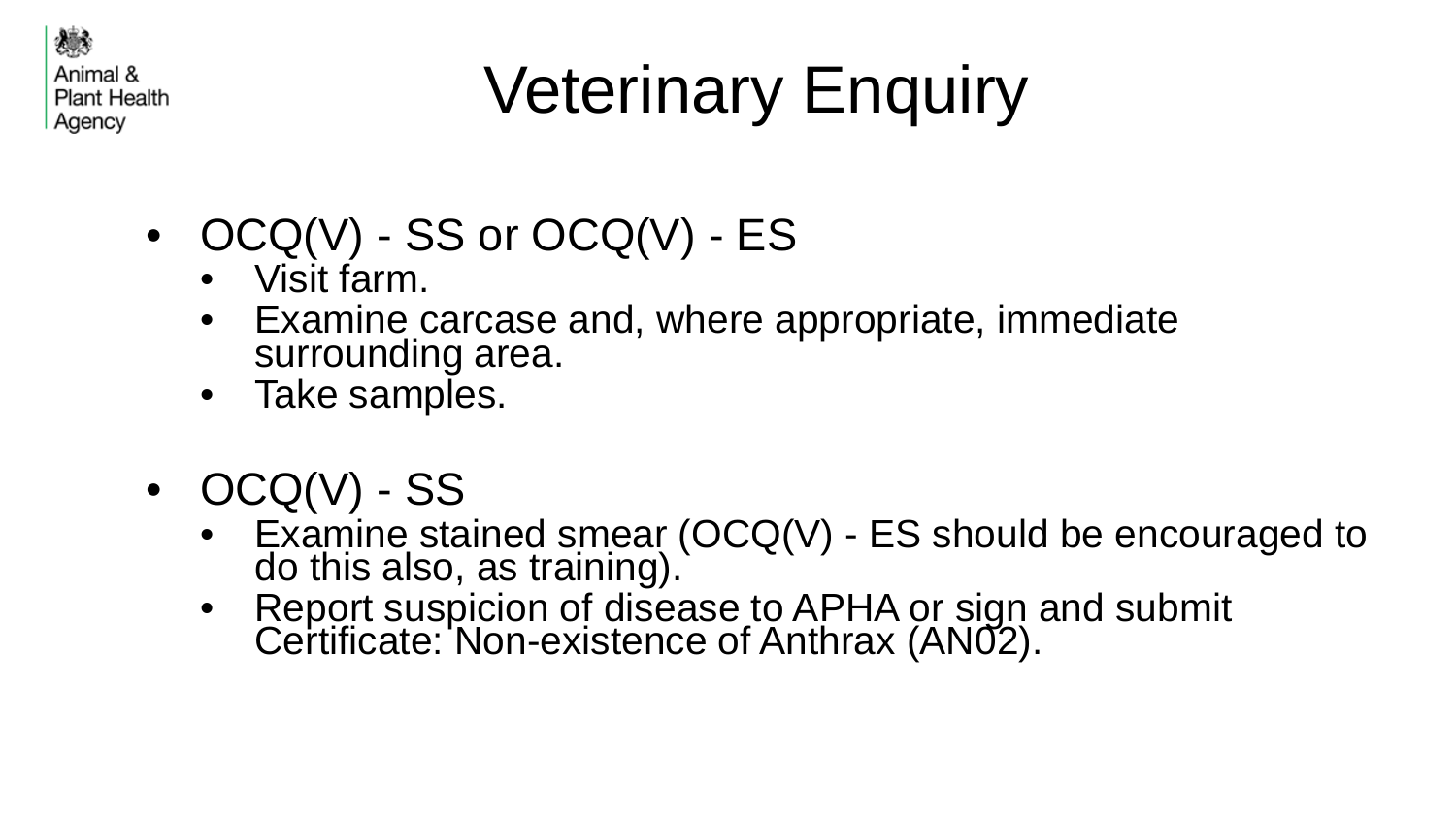

## **Biosecurity**

- Ensure on arrival that the vehicle, protective clothing and footwear are clean and disinfected in order to minimise the risk of transmission of disease between premises.
- Before leaving the farm, thoroughly clean and disinfect all protective clothing and footwear.
- Carry sufficient disinfectant. Use an approved disinfectant at the appropriate dilution for this purpose from the list on GOV.UK.
- Minimise the risk of potential disease spread, particularly through infected blood, by using minimally invasive techniques for sample collection.
- Before leaving the premises ensure that orifices of the carcase are sealed with cotton wool or other cotton based cloth soaked in disinfectant and that the carcase is secured from predation or inadvertent access by people.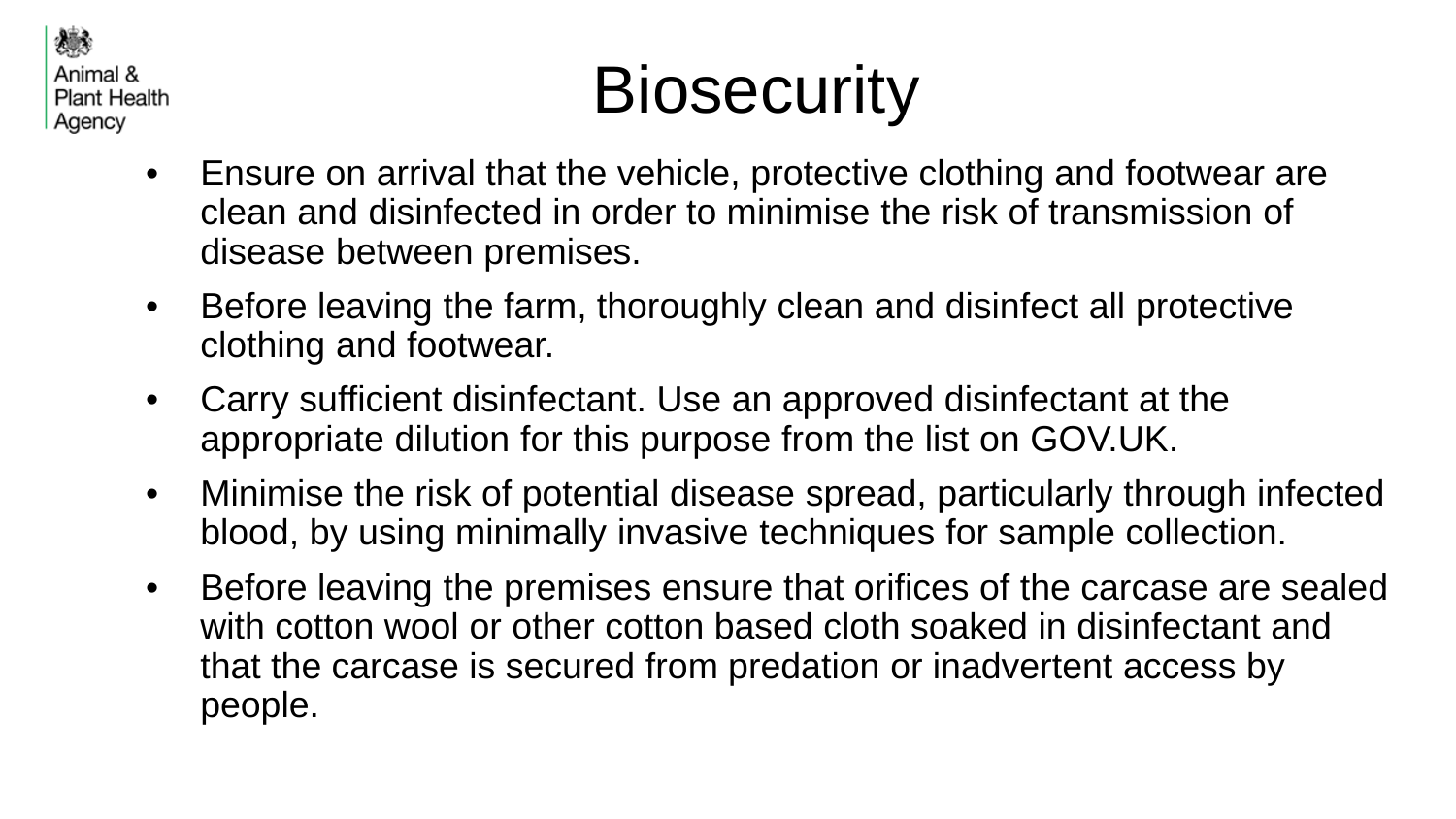

## Health and Safety

- Anthrax is a lethal zoonotic disease.
- Disposable waterproof gloves must be worn when handling the carcase and taking samples.
- Manage potential exposure while taking samples appropriately to risk.
- Advice should be given to owners regarding appropriate precautions required to minimise the risk of infection.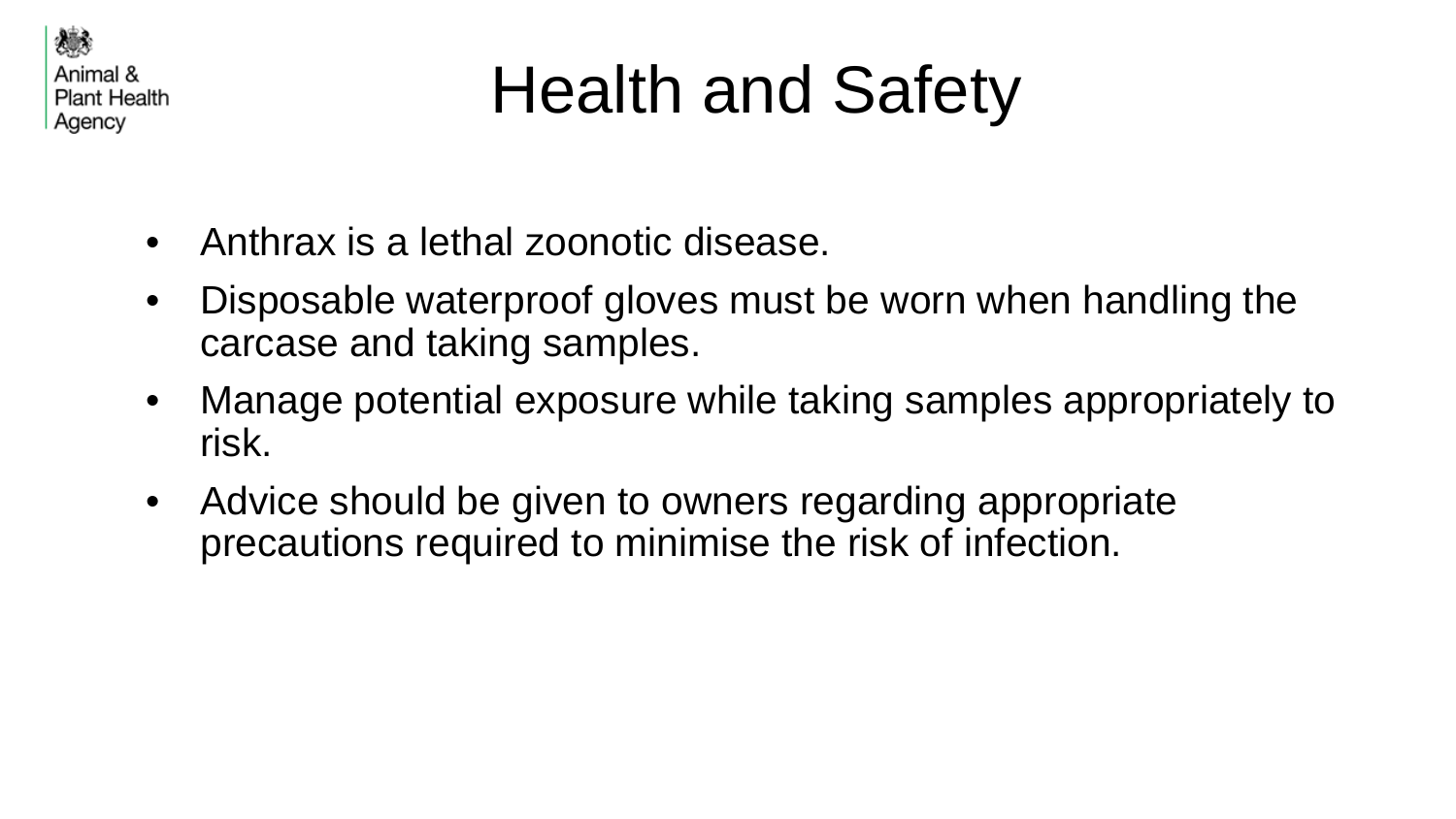嫌 Animal & Plant Health Agency

# Veterinary Enquiry - Farm Visit

- Equipment required:
- Personal protective equipment and approved disinfectant (refer to list on GOV.UK).
- To confirm identification a microchip/EID reader may be required.
- To take samples: scalpel handle and blades, plain swabs (maximum length of swab container 12cm), disposable gloves, microscope slides and microscope slide mailers or storage boxes.
- Clinical waste container.
- Cotton wool and tape.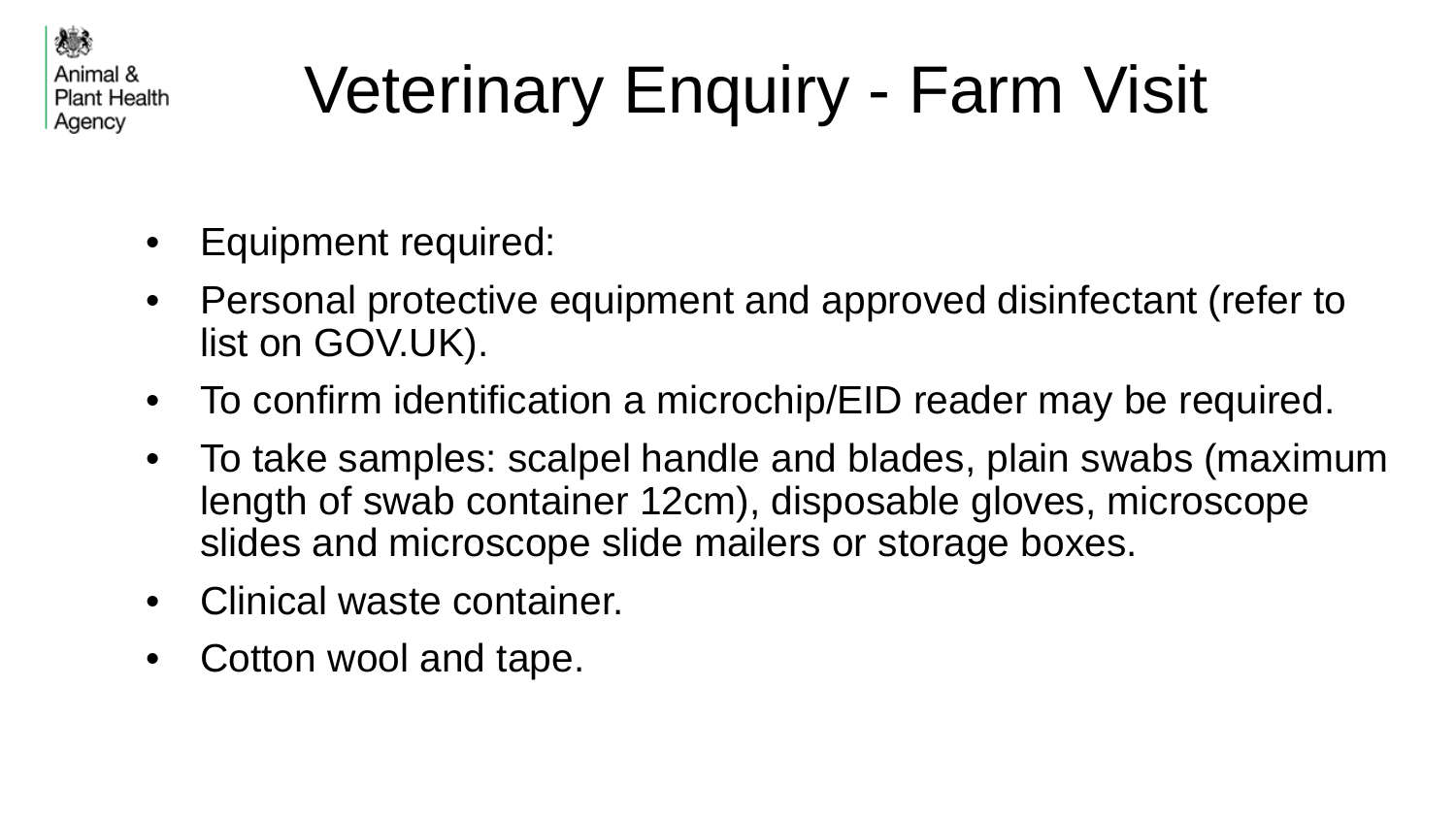鴓 Animal & Plant Health Agency

# Veterinary Enquiry - Farm Visit

- Record individual animal identification numbers (where applicable), species, age, and breed.
- Check ear tags or microchip.
- Review the clinical history and inspect the carcase and surroundings to assess whether Anthrax can be ruled out prior to sampling.
- If anthrax can be ruled out, inform the keeper that no further anthrax precautions need to be taken.
- The farmer should dispose of carcases in line with the Animal By-Product Regulations (ABPR).
- **If the suspicion of Anthrax remains**, then proceed to sampling.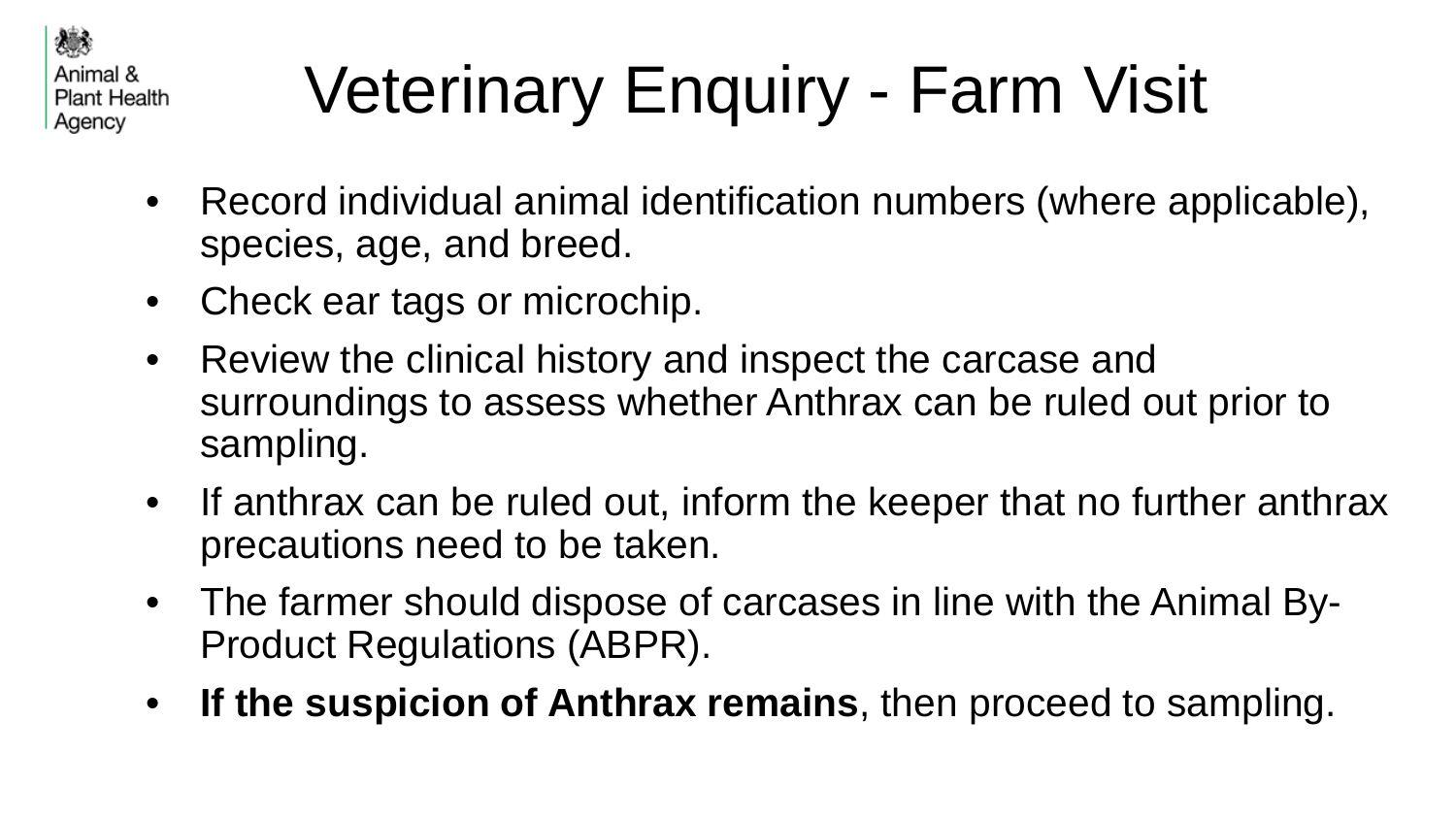鴓 Animal & Plant Health Agency

### Veterinary Enquiry - Sample Collection

- **Do not** send whole carcases or tissues to a laboratory for post mortem, if Anthrax cannot be ruled out as a differential.
- **Do not** collect samples of blood or body fluids using evacuated blood tubes or disposable syringes. There are risks associated with this method of sample collection and handling.
- For a live animals **do** collect a blood sample (one to two drops) by nicking a superficial vein (preferably an ear vein) with a disposable fine needle or blade.
- Once sufficient blood has been collected, firm pressure should be applied with a cotton swab to prevent further bleeding.
- Instruments and materials should disposed of into a biohazard sharps container.
- Clean and disinfect any blood spillages using an approved disinfectant at the appropriate dilution for this purpose from the list on GOV.UK.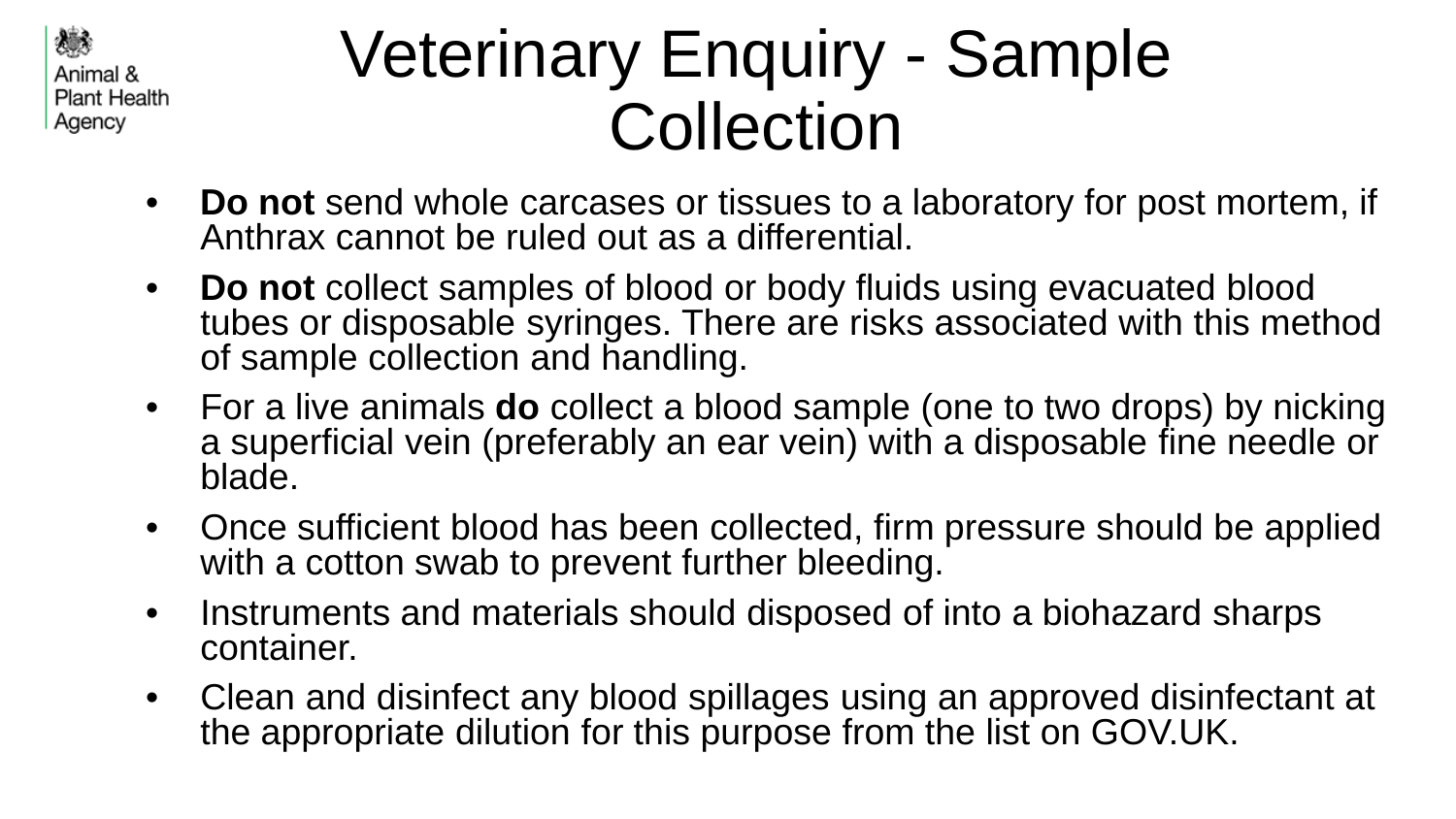想念 Animal & **Plant Health** Agency

## Sample Collection - All Carcases

- Collect one blood smear form a superficial vessel (as for live animals) for preparation of a slide for location examination.
- In addition collect two extra blood smears and impregnate two plain swabs with blood from the same source (the swab must be a maximum of 12cm in length to fit into the packaging). These are to be sent to Public Health England (PHE) Porton Down if the disease cannot be ruled out from the initial local examination.
- Use a vein in the dependent ear where possible and clear the ear before sampling.
- Make a small nick in the vein and collect drops of blood onto the end of glass microscope slides before making a smear.
- In older carcases several nicks may be required to extract enough drops of blood.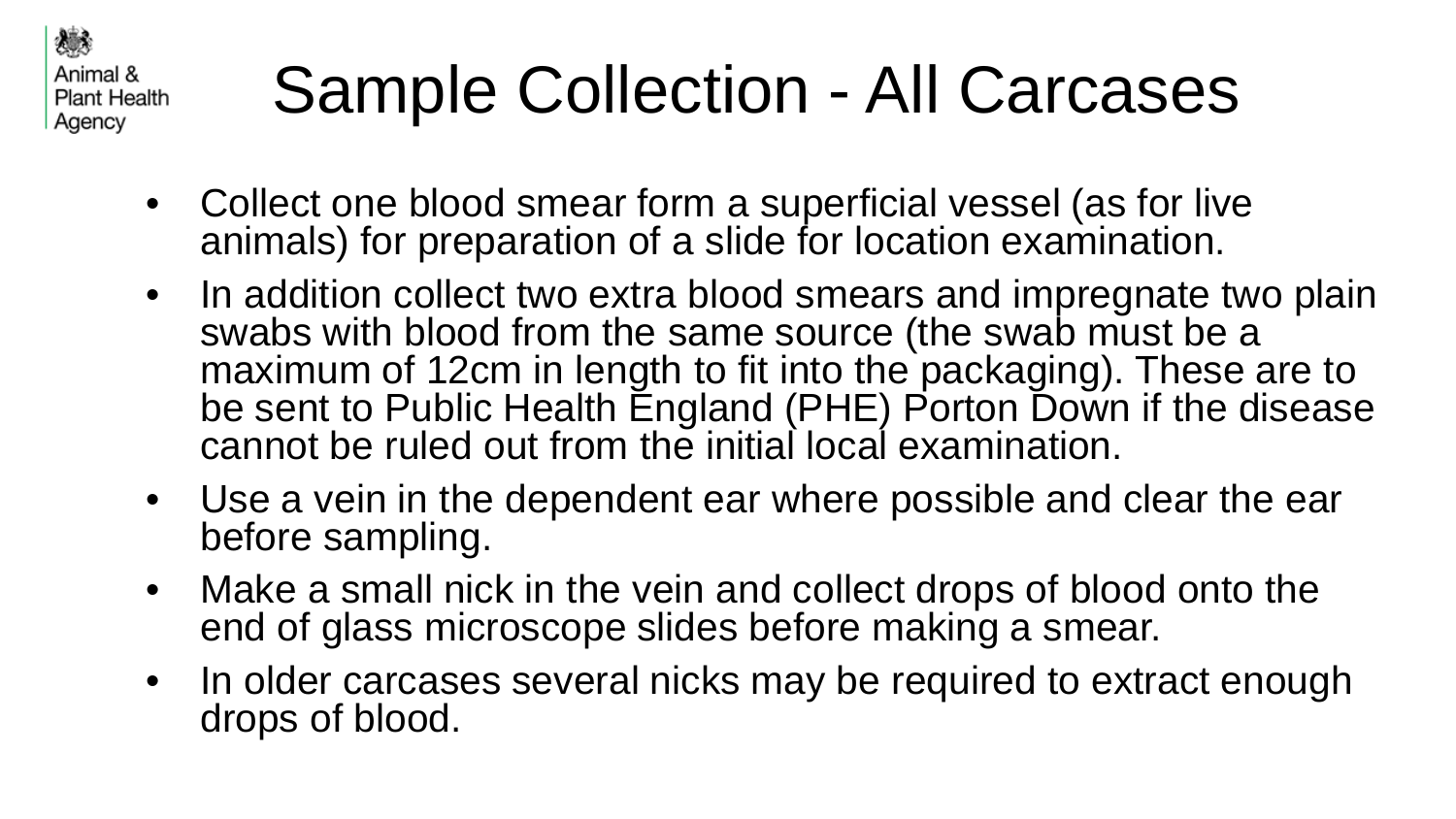#### Sample Collection – Non-ruminants **Plant Health**

戀

Animal &

Agency

- **In addition** for **Pigs** where there is a swelling of the throat, take two plain swabs and three smears from the cut surface of an associated lymph node, or the cut surface of the throat swelling - one smear should be stained and analysed locally.
- Where there is no swelling of the throat, two plain peritoneal swabs and three smears (one for local staining and analysis) should be taken.
- For Horses, dogs and other carnivores, where there is a swelling of the throat, take two plain swabs and three smears from the cut surface of an associated lymph note, or the cut surface of the throat swelling - one smear should be stained and analysed locally.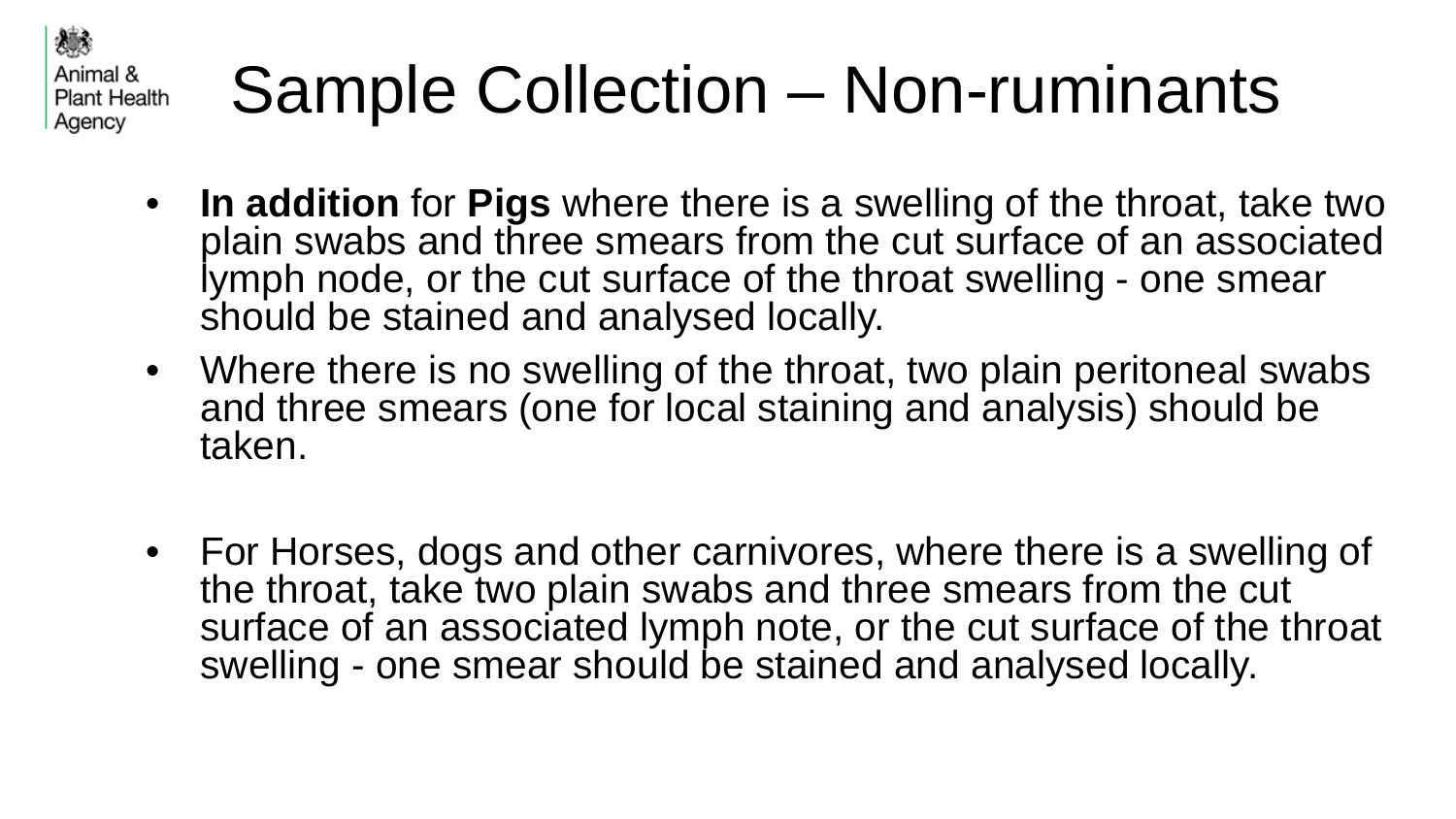鴓 Animal & **Plant Health** Agency

## Making a Blood Smear

- Place a drop of blood on one end of a microscope slide.
- Using the edge of another slide at an angle of approximately 30°C, draw the blood droplet across the slide to create a blood smear.

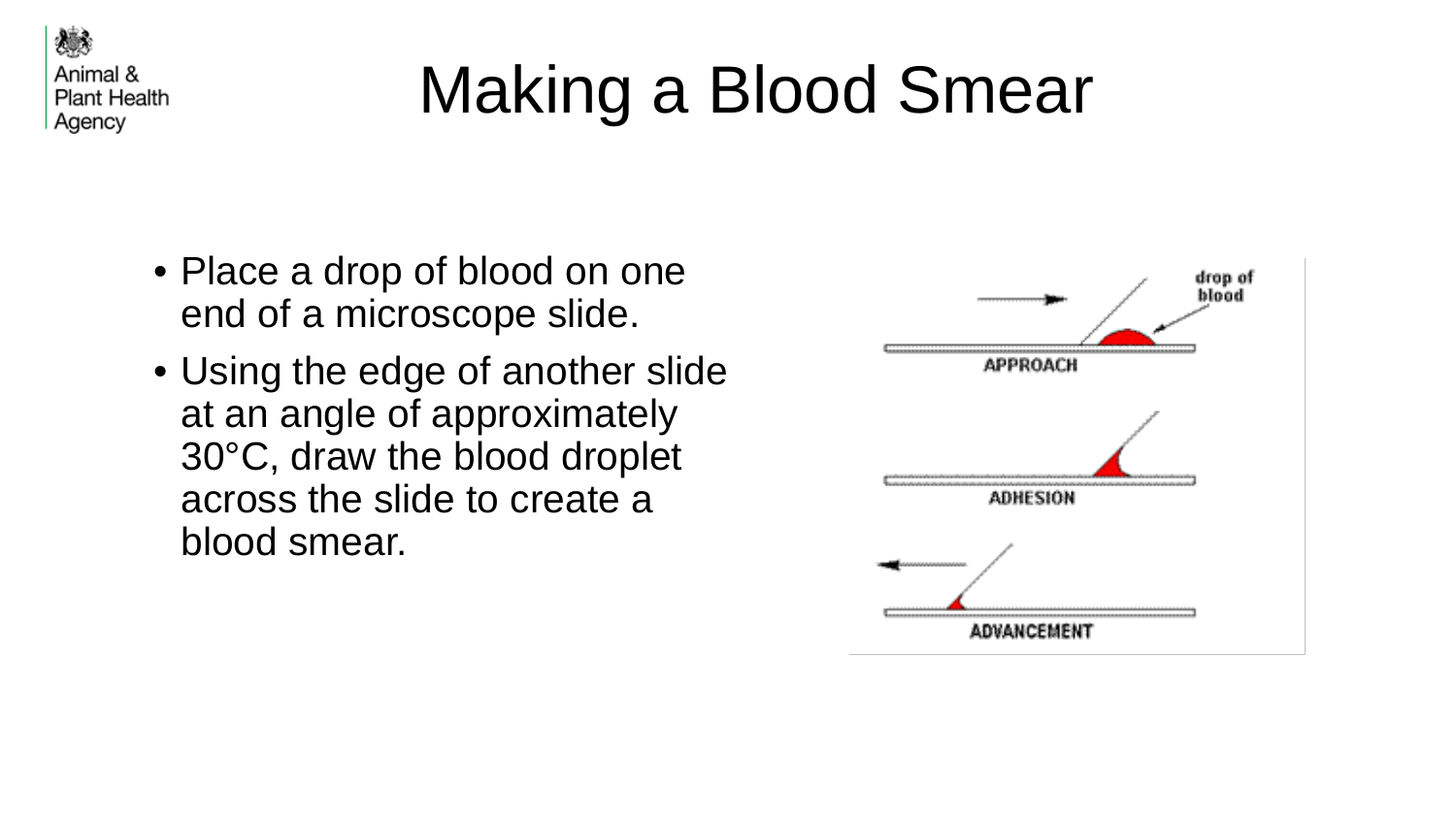鴓 Animal 8 **Plant Health** Agency

#### Lymph Node Sample/Oedematous Fluid

- To create a smear from a lymph node make a direct impression of the cut surface of a lymph node onto the slide or draw a drop of fluid across a slide as for a blood sample.
- Alternatively or a plain swab can be used to collect material and a smear made by rolling it across the microscope slide.
- The same methods can be used for oedematous or peritoneal fluid.
- Any incisions made to collect these samples must small and made with care. They must be plugged to prevent further leaking after samples have been taken.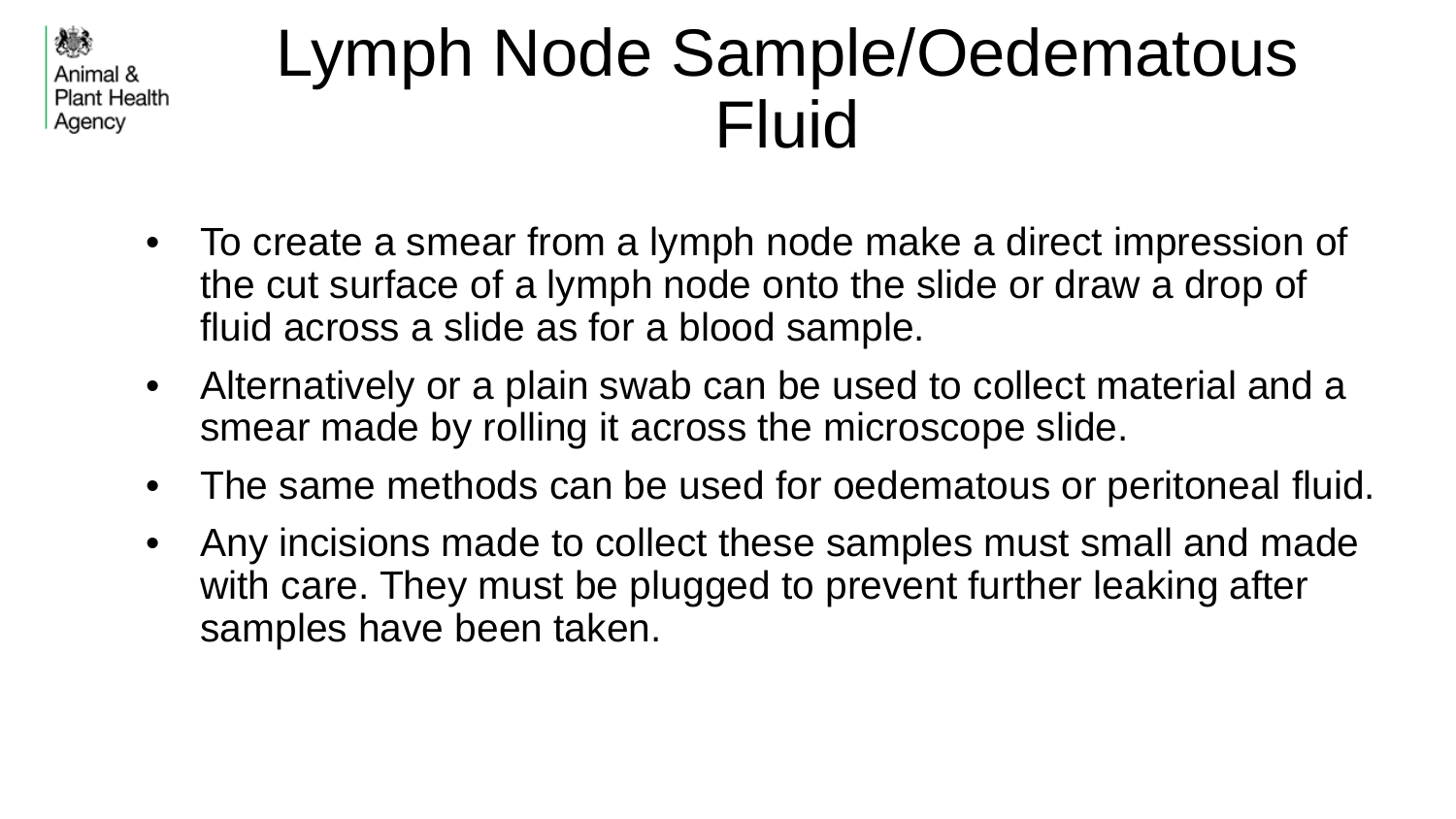鶐 Animal & **Plant Health** Agency

## Examination of Slides

- Smears must be prepared on the premises as samples are taken. No parts of the carcase should be removed to facilitate the creation of smears on another premises.
- Slides must always be stained and examined by an OCQ(V) SS holder. Ideally this will be on the premises but, if this is not possible, they may be taken back to the practice for completion of this stage.
- The microscope slides and swabs must be transported in an appropriate leak-proof container, where the slide surfaces are protected e.g. plastic microscope slide mailer.